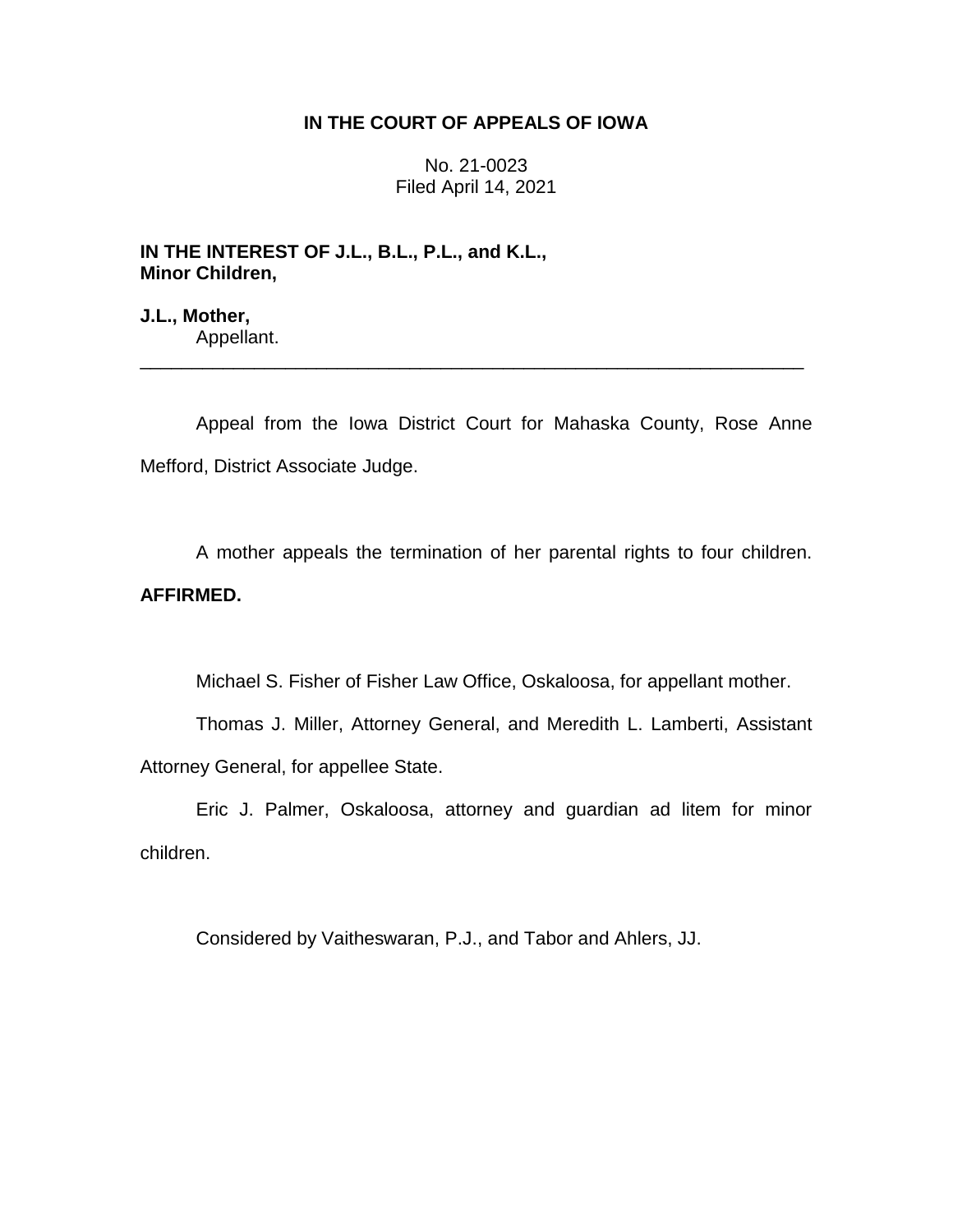#### **TABOR, Judge.**

The mother, Jessica, appeals the termination of her parental rights to four children. She contends the State did not prove the statutory grounds for termination; the juvenile court should have given her additional time; and it was not in the children's best interests to end her parental relationship. Jessica naturally highlights her recent success in completing a first step in substance-abuse treatment. But unfortunately the record reveals a pattern of her seeking treatment without follow up. Concerned that she would repeat the pattern, the juvenile court decided she had not been substance-free long enough to resume custody. Jessica admits as much and asks for a delay in permanency. We cannot sanction that delay when her treatment history provides little reassurance that the need for removal will be resolved in short order. Finally, we agree with the juvenile court that terminating Jessica's parental rights serves the children's best interests. So we affirm.

#### **I. Facts and Prior Proceedings**

 $\overline{a}$ 

In June 2018, the Iowa Department of Human Services (DHS) became involved with this family after a domestic-violence incident. The perpetrator was Jessica's husband and the children's father, Jacob.<sup>1</sup> An investigation revealed the parents' methamphetamine addictions. The juvenile court removed the children from Jessica and adjudicated them as children in need of assistance (CINA). Because Jessica is a member of the Osage Nation, the State notified the relevant tribe of the proceedings under the Iowa Indian Child Welfare Act

 $1$  Jacob was charged with domestic abuse assault. Later, he and Jessica were both convicted of violating a no-contact order.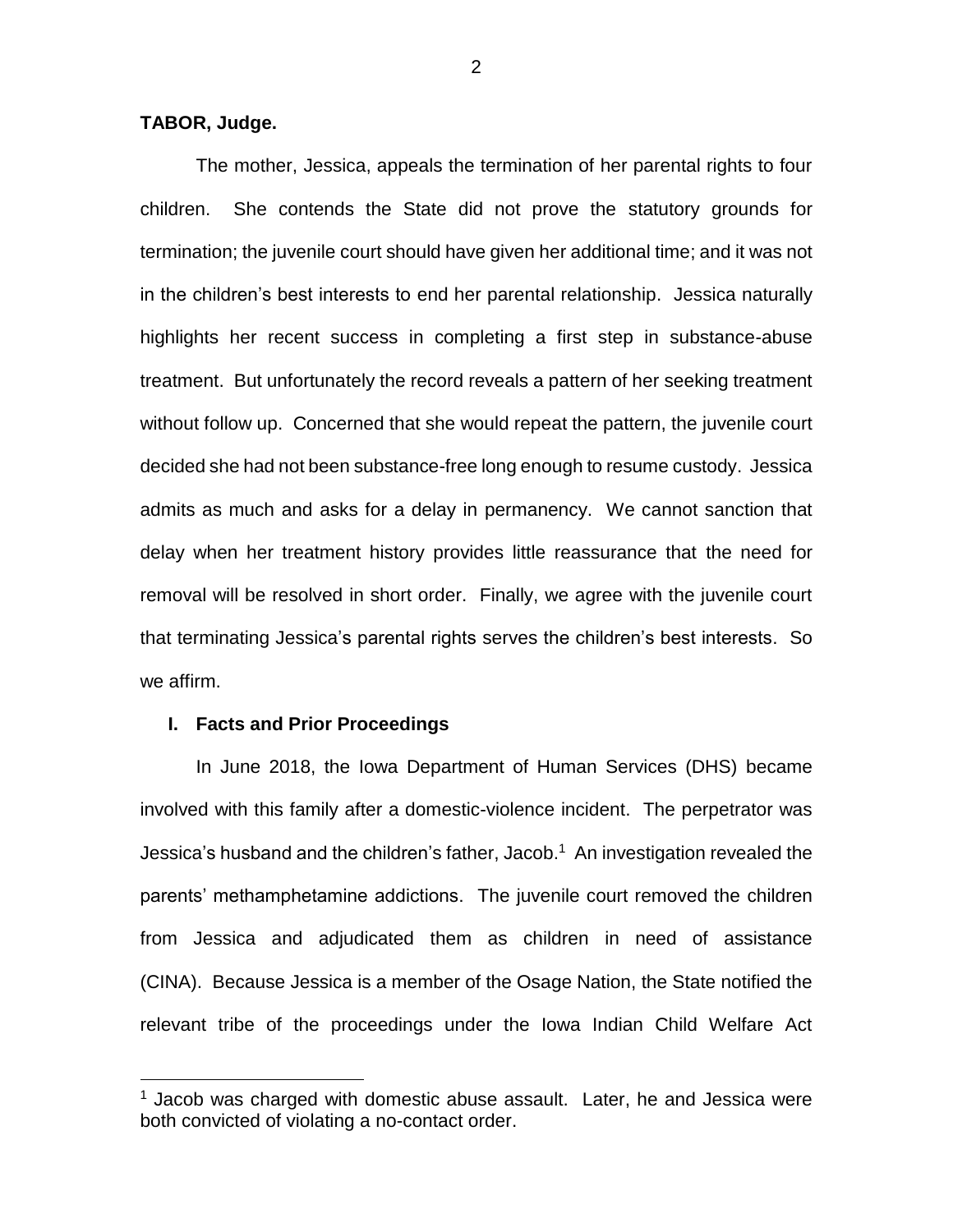(ICWA). *See* Iowa Code § 232.7; ch. 232B (2018). Osage Nation Social Services determined the children were members of the tribe and intervened as a party in the proceedings. $2$ 

The court placed the children with Jacob. It ordered both parents to obtain substance-abuse and mental-health treatment and consent to drug testing. In October 2018, the DHS removed the children from Jacob and placed them with their paternal grandparents. That move came because Jacob continued to use methamphetamine and allowed the children contact with Jessica, who also continued using drugs. After Jacob completed inpatient substance-abuse treatment the following spring, the DHS restored his custody.

For her part, Jessica obtained substance-abuse evaluations but did not engage in treatment. Then in the spring of 2019, Jessica entered inpatient treatment at Clearview Recovery Center. She discharged successfully in June. She moved back in with Jacob and the children, and the court transferred custody back to them in August. The family reunion was short-lived. By September, Jacob and Jessica were using methamphetamine again. Both parents and then-twenty-month-old J.L. tested positive for the drug. The DHS removed the children and placed them in the custody of their maternal grandparents in October.<sup>3</sup>

 $\overline{a}$ 

<sup>&</sup>lt;sup>2</sup> In her appeal, Jessica does not raise any ground for reversal that involves the additional protections for Indian children in child-welfare proceedings. *See* Iowa Code ch. 232B. So we decline to address those requirements.

 $3$  We will refer to Jessica's father and his wife (the children's step-grandmother) as the grandparents.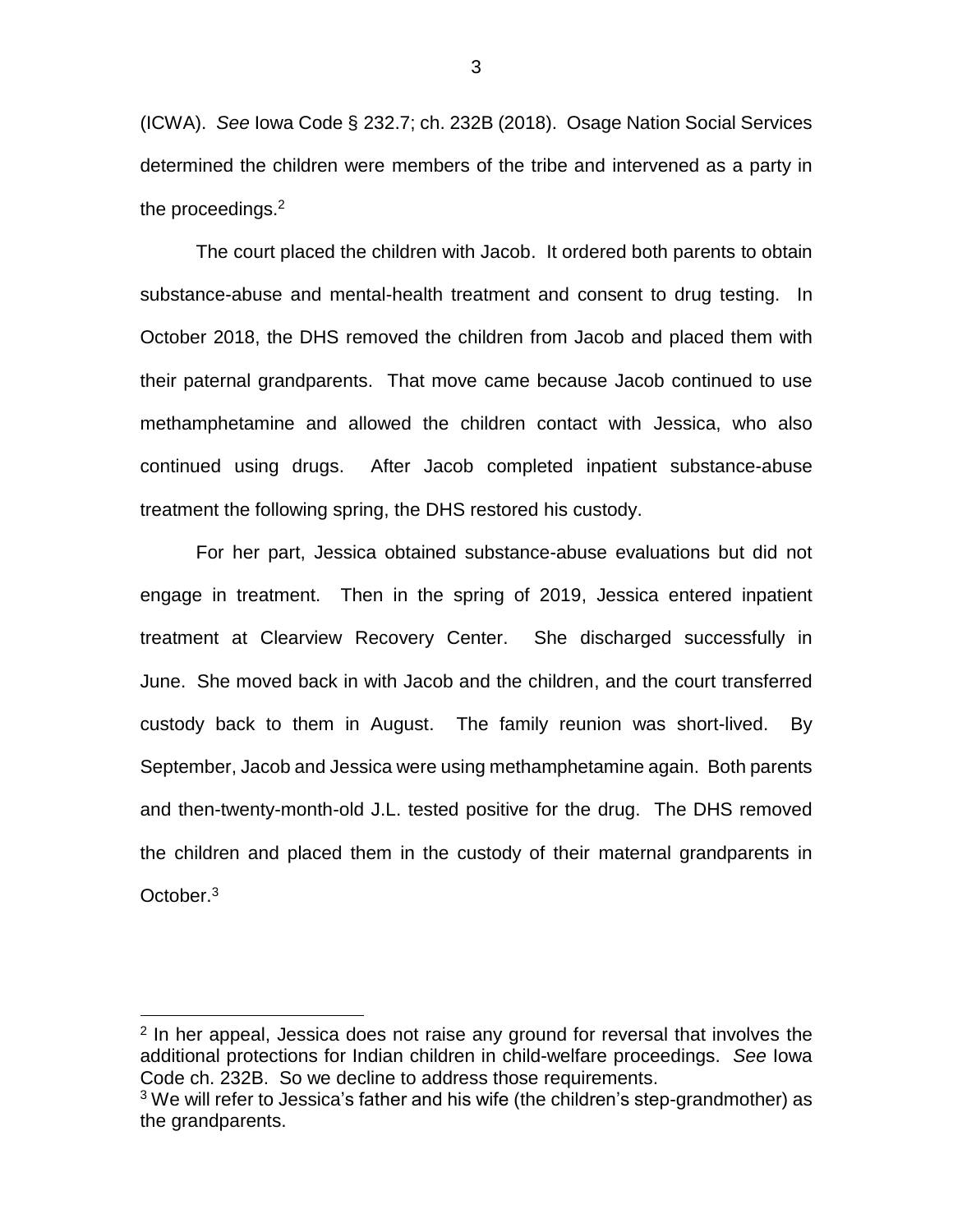Over the next year, the parents struggled with sobriety and becoming safe caregivers. Jessica moved in and out of a home she shared with Jacob. They remained married but expressed a desire to divorce. Jessica spent most nights at the home of her paramour, Jamie. The DHS was concerned about this relationship. In December 2019, Jessica candidly told DHS she was using again and not attending treatment. The next month, she reported she was moving to Oklahoma to live with her sister's family. Jessica believed she had a better shot at staying sober if she left Iowa. The DHS provided her with treatment resources in Oklahoma. But only days later, Jacob drove to Oklahoma and brought Jessica back to Iowa. She then went back to staying with Jamie.

At a March 2020 meeting, Jessica admitted she was still using methamphetamine. She reported using once a day, a large decrease from her previous practice. That month, she returned to Oklahoma, where her family had arranged for substance-abuse treatment. Jessica and Jacob said they intended to go together and eventually bring the children to Oklahoma to live with them. Also at the March meeting, the DHS worker encouraged Jessica to get in touch with Osage Nation Social Services for help setting up services in Oklahoma.

Jessica soon left Oklahoma. She had little contact with DHS until that June, when she called her social worker to report entering inpatient treatment at Clearview again. But Jessica left Clearview three days later. She explained it was because she ran out of her pain medications. She returned to treatment in July and successfully completed the program in September. While there, she also started therapy.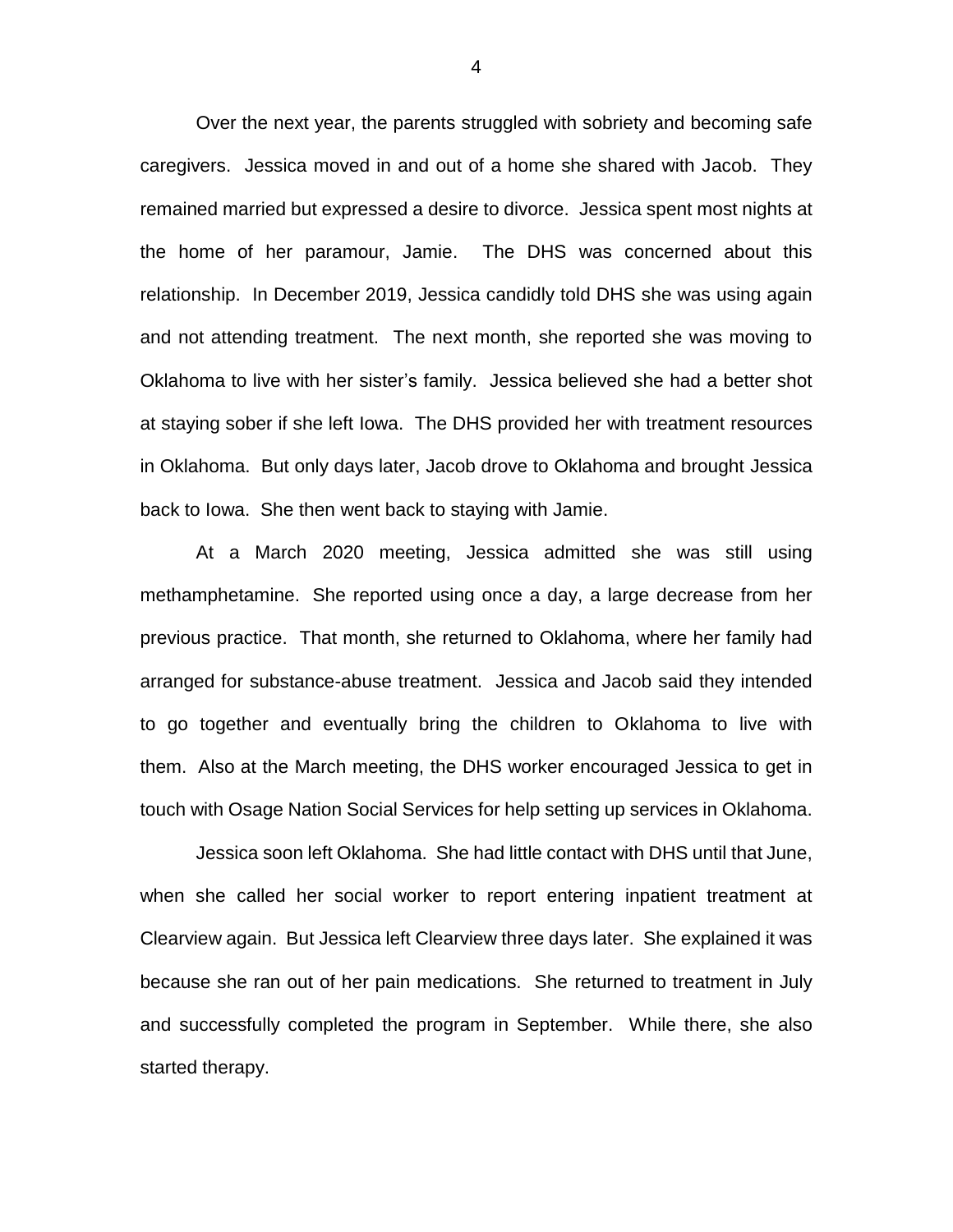Meanwhile, the State petitioned to terminate parental rights for both Jacob and Jessica in August 2020. At the termination hearing, Jessica testified to her progress. First, she had successfully discharged from Clearview the week before. She reported maintaining her sobriety for ninety-one days, her longest stretch since the case opened. Her first outpatient appointment was scheduled for the next week. She also planned to continue with therapy. Second, she had made inquiries about two jobs but had not secured one yet. And third, Jessica was working on finding her own apartment. But upon discharge from Clearview, she went to live with Jamie again. Jessica was aware of DHS concerns about their relationship. But she chose to return to Jamie's place "[b]ecause he said he was going to get sober while [she] was in treatment." She admitted Jamie had been a daily intravenous methamphetamine user and had received no treatment in the last two years. She testified her children could be in Jamie's house "as long as he was sober." She asked the juvenile court for an "additional thirty days" to set up her living situation.

The DHS social worker testified to the depth of Jessica's addiction. She believed Jessica had used methamphetamine daily throughout the CINA case. Most of Jessica's random drug tests were positive for methamphetamine. And she was charged with possession of methamphetamine and non-prescribed narcotics while being booked into jail for other charges. A report from her inpatient treatment said Jessica admitted using methamphetamine "more than three times daily, IV injection."

The social worker also testified about the children. P.L. and B.L., fourteenand ten-year-old boys, understand that their parents struggle with addictions. They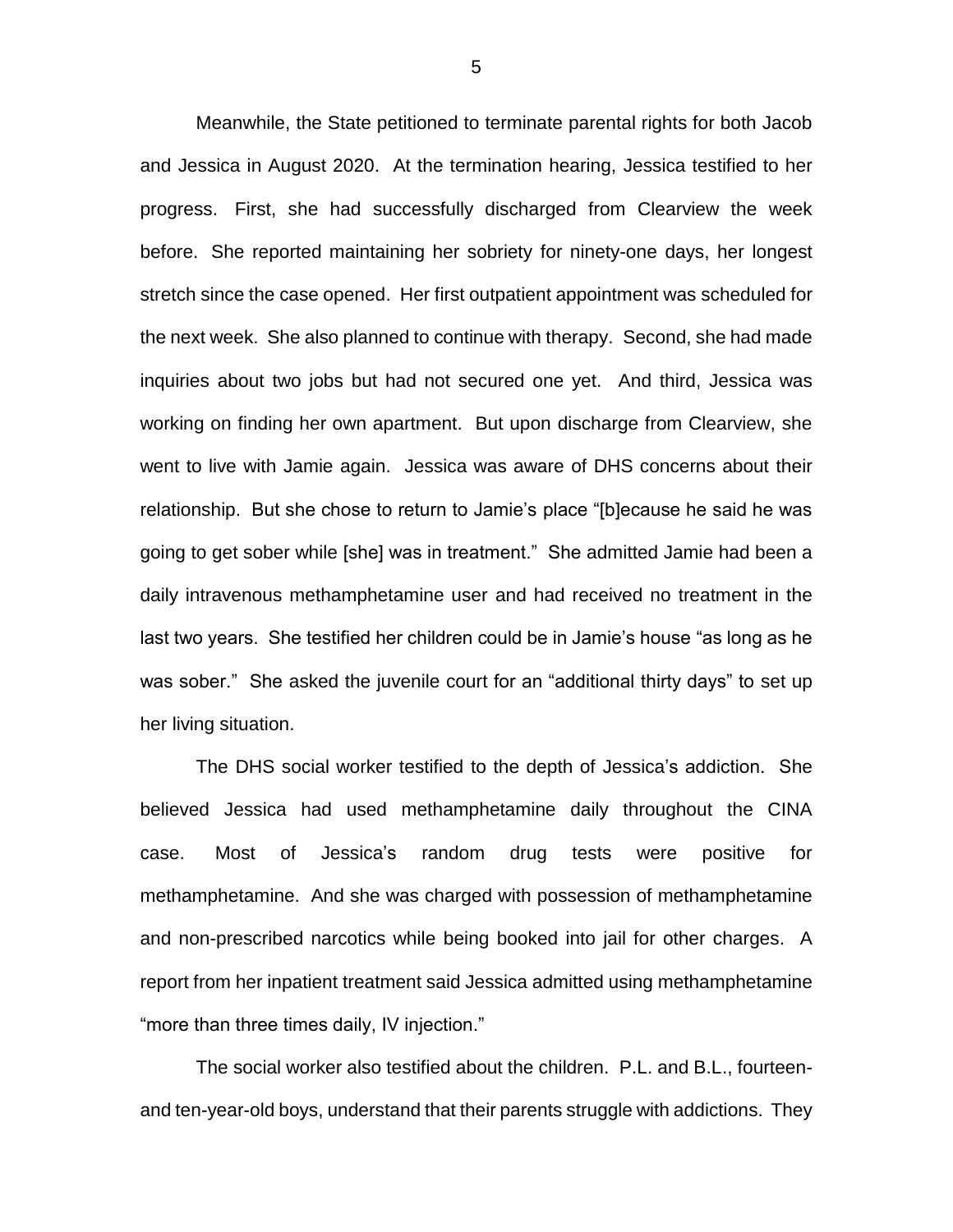want to remain with their grandparents. They both feel safe and nurtured in the grandparents' home. Indeed, both boys are physically healthy and meeting developmental milestones. B.L. often expresses frustration and anxiety about his parents making failed promises to bring them home. The girls, two-year-old J.L. and three-year-old K.L., are also in good health and developmentally normal. According to the social worker, they appear comfortable and happy with the grandparents. The grandmother testified the children are doing well. If the parents' rights were terminated, the grandparents intended to adopt all four children.

The juvenile court considered the opinion of Jerod Applegate, an Indian Child Welfare specialist for the Osage Nation Social Services. Based on his testimony, the court found "a vigorous and concerted level of casework beyond what typically constitutes reasonable efforts." Yet those active efforts to reunite Jessica with her children did not succeed. The court noted: "With over two years of involvement, Applegate has witnessed the substance abuse cycle of the parents. The parents' continued inability to address their addictions is detrimental to the long term permanency of the children, causing them to be unsure of their future." With that in mind, the court terminated the parental rights of both Jessica and Jacob.<sup>4</sup>

Jessica appeals.<sup>5</sup>

 $\overline{a}$ 

<sup>&</sup>lt;sup>4</sup> Jacob is not participating in this appeal.

<sup>5</sup> "We review child-welfare proceedings de novo." *In re A.H.*, 950 N.W.2d 27, 33 (Iowa Ct. App. 2020). "The juvenile court's fact findings do not bind us, but we give them weight, particularly with regard to credibility." *Id.* Our primary concern is the best interests of the children. *Id.*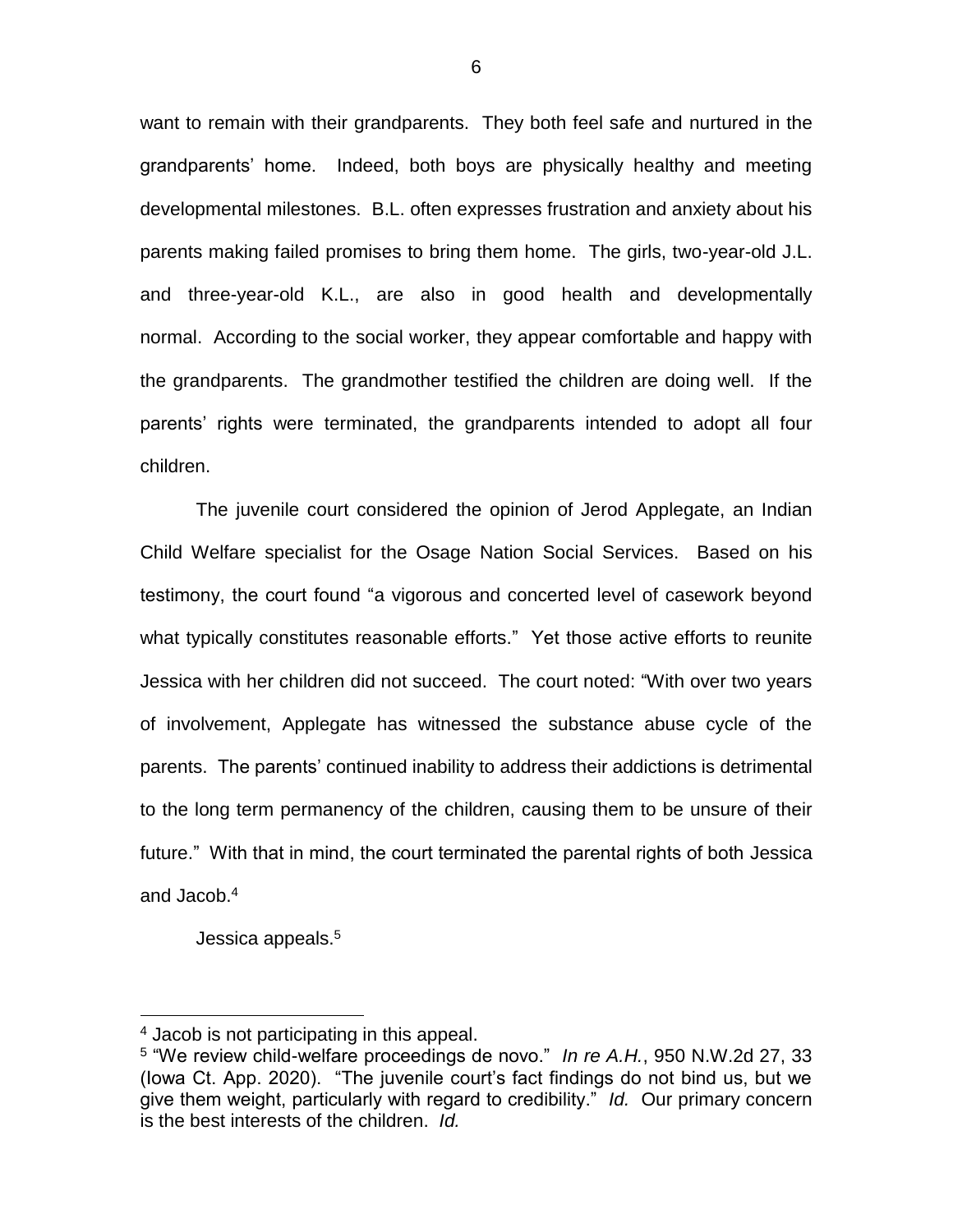### **II. Analysis**

### **A. Statutory Grounds for Termination**

Jessica first contends the State failed to prove the grounds for terminating her parental rights under Iowa Code section 232.116(1) (2020). "There must be clear and convincing evidence of the grounds for termination of parental rights." *In re Z.P.*, 948 N.W.2d 518, 523 (Iowa 2020) (citation omitted). The juvenile court found sufficient evidence to terminate Jessica's rights for all the children under section 232.116(1), paragraph ( $\hat{h}$ ,<sup>6</sup> for the three older children (P.L, B.L., and K.L.) under paragraph (f),<sup>7</sup> and for the youngest child, J.L., under paragraph (h).<sup>8</sup> We

 $\overline{a}$ 6 Iowa Code section 232.116(1), paragraph (*l*) requires proof of the following: (1) The child has been adjudicated a child in need of assistance pursuant to section 232.96 and custody has been transferred from the child's parents for placement pursuant to section 232.102.

(2) The parent has a severe substance-related disorder and presents a danger to self or others as evidenced by prior acts.

(3) There is clear and convincing evidence that the parent's prognosis indicates that the child will not be able to be returned to the custody of the parent within a reasonable period of time considering the child's age and need for a permanent home.

<sup>7</sup> lowa Code section 232.116(1), paragraph (f) requires proof of the following:

(1) The child is four years of age or older.

(2) The child has been adjudicated a child in need of assistance pursuant to section 232.96.

(3) The child has been removed from the physical custody of the child's parents for at least twelve of the last eighteen months, or for the last twelve consecutive months and any trial period at home has been less than thirty days.

(4) There is clear and convincing evidence that at the present time the child cannot be returned to the custody of the child's parents as provided in section 232.102.

<sup>8</sup> lowa Code section 232.116(1), paragraph (h) requires proof of the following:

(1) The child is three years of age or younger.

(2) The child has been adjudicated a child in need of assistance pursuant to section 232.96.

(3) The child has been removed from the physical custody of the child's parents for at least six months of the last twelve months,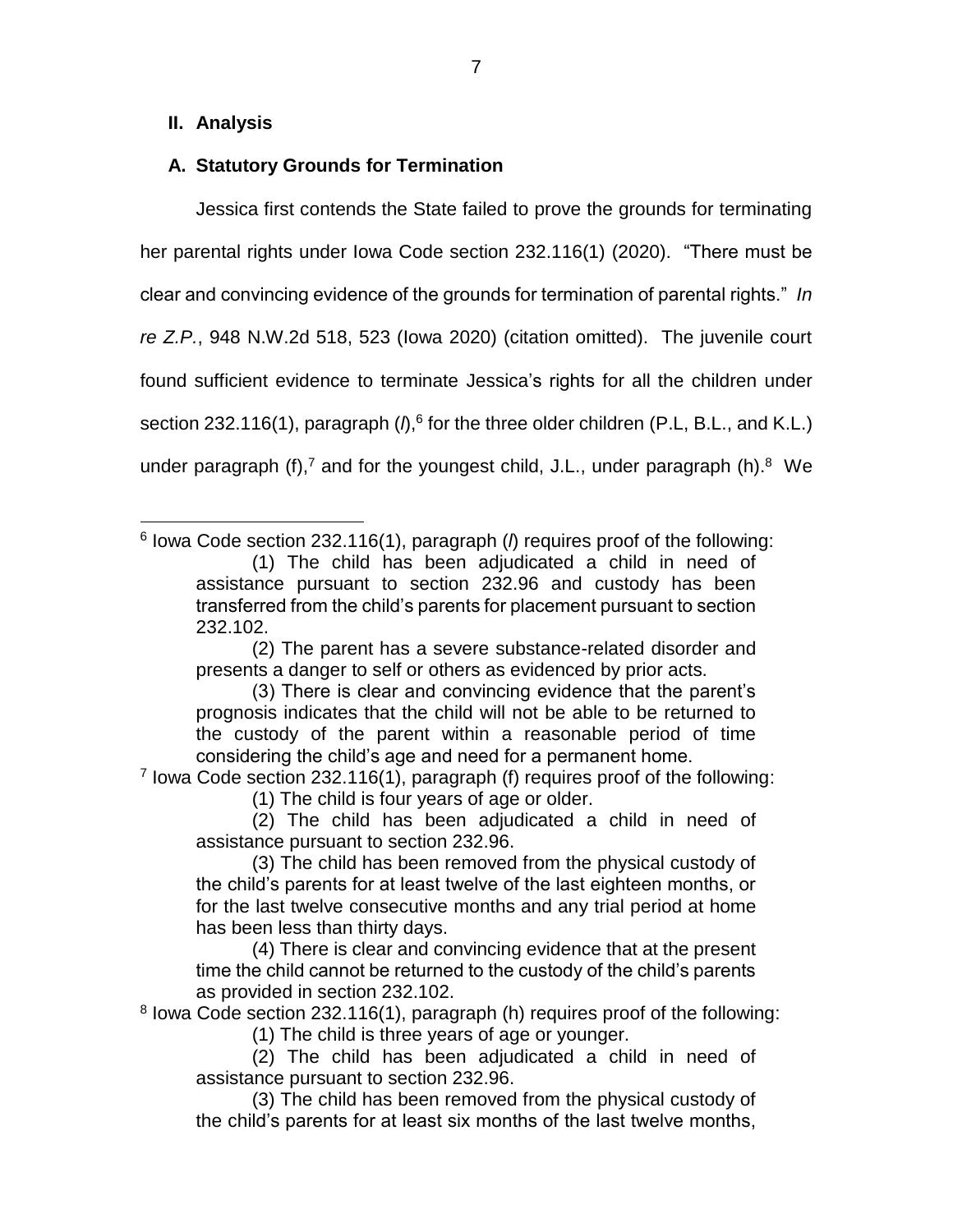may affirm if clear and convincing evidence supports any of the alternatives. *In re J.A.D.-F.*, 776 N.W.2d 879, 884 (Iowa Ct. App. 2009). A common element among the three paragraphs is proof that the child cannot be returned to the parent. Under paragraphs (f) and (h), the State need only prove that the child cannot be returned "at the present time." Iowa Code § 232.116(1)(f)(4), (h)(4); *see In re A.M.*, 843 N.W.2d 100, 111 (Iowa 2014) (defining "at the present time" as the time of the termination hearing).

Jessica believes she could have resumed care of the children at the time of the hearing. She argues she completed inpatient substance-abuse treatment and "was maintaining a substance free lifestyle." She claims to have engaged in mental-health treatment and "addressed and continue[s] to participate in services, to alleviate any concerns that the [DHS] had throughout the case." She asserts the State "minimized" her progress and failed to carry its burden.

Starting there, we commend Jessica for her progress. But we disagree that the State mischaracterized it. Her substance-abuse progress was recent vintage—she completed the inpatient program just days before the termination hearing. And it was her third effort. Her first attempt was also successful, but she soon lapsed into old patterns. The second inpatient stay ended after only a few days, a month before the successful third try. It is also admirable that she had maintained over ninety days of sobriety. But for most of the CINA case, Jessica

 $\overline{a}$ 

or for the last six consecutive months and any trial period at home has been less than thirty days.

<sup>(4)</sup> There is clear and convincing evidence that the child cannot be returned to the custody of the child's parents as provided in section 232.102 at the present time.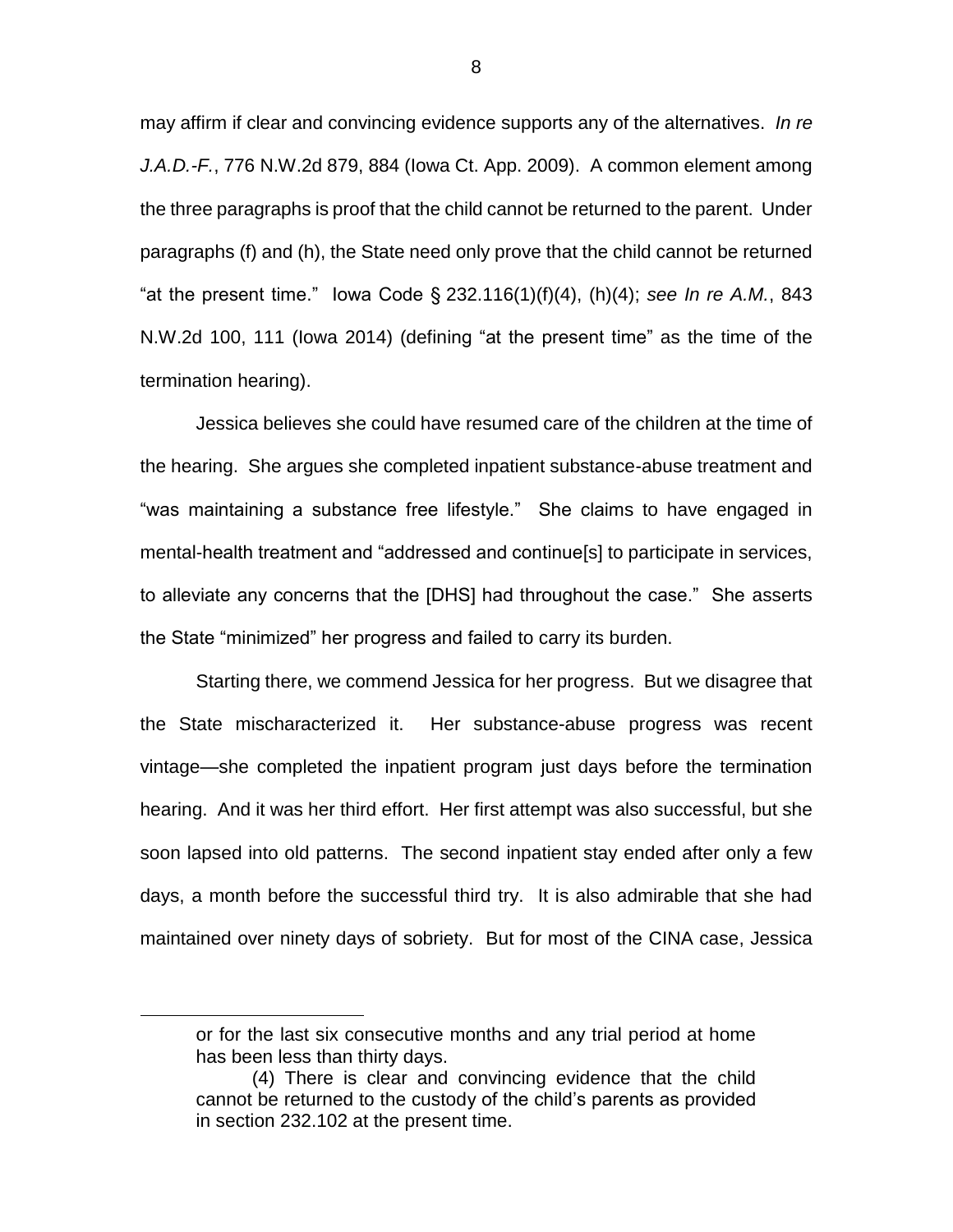did not engage in treatment and failed to maintain sobriety. In fact, the record showed that she used methamphetamine daily, sometimes more than once a day.

To be fair, her counselors believed that she was taking this attempt at treatment more seriously. But the professionals recognized Jessica's pattern of failing to follow recommendations for ongoing care. And circumstances after she completed treatment were not promising. She had no job and no independent housing. Instead, she returned to living with Jamie, a known methamphetamine user. Jessica's testimony that her children could join her at his home reveals a lack of insight into risky situations. Even so, Jessica recognized she was unready to resume care at the termination hearing. As child-welfare specialist Applegate testified, "[W]e haven't really achieved the level of sobriety and life change that is going to sustain and keep the children safe and send them home." We agree with this characterization.

We cannot return children to their parent's custody "if by doing so [they] would be exposed to any harm amounting to a new child in need of assistance adjudication." *In re M.M.*, 483 N.W.2d 812, 814 (Iowa 1992). Jessica's unresolved addiction risks that exposure. Her recent progress is not stable enough to conclude the children would no longer be in need of assistance. *See In re J.S.*, 846 N.W.2d 36, 42 (Iowa 2014) ("[A] juvenile court could reasonably determine that a parent's active addiction to methamphetamine is 'imminently likely' to result in harmful effects to the physical, mental, or social wellbeing of the children in the parent's care." (citation omitted)). Clear and convincing evidence supports the conclusion that Jessica could not resume custody of the children at the time of the termination hearing.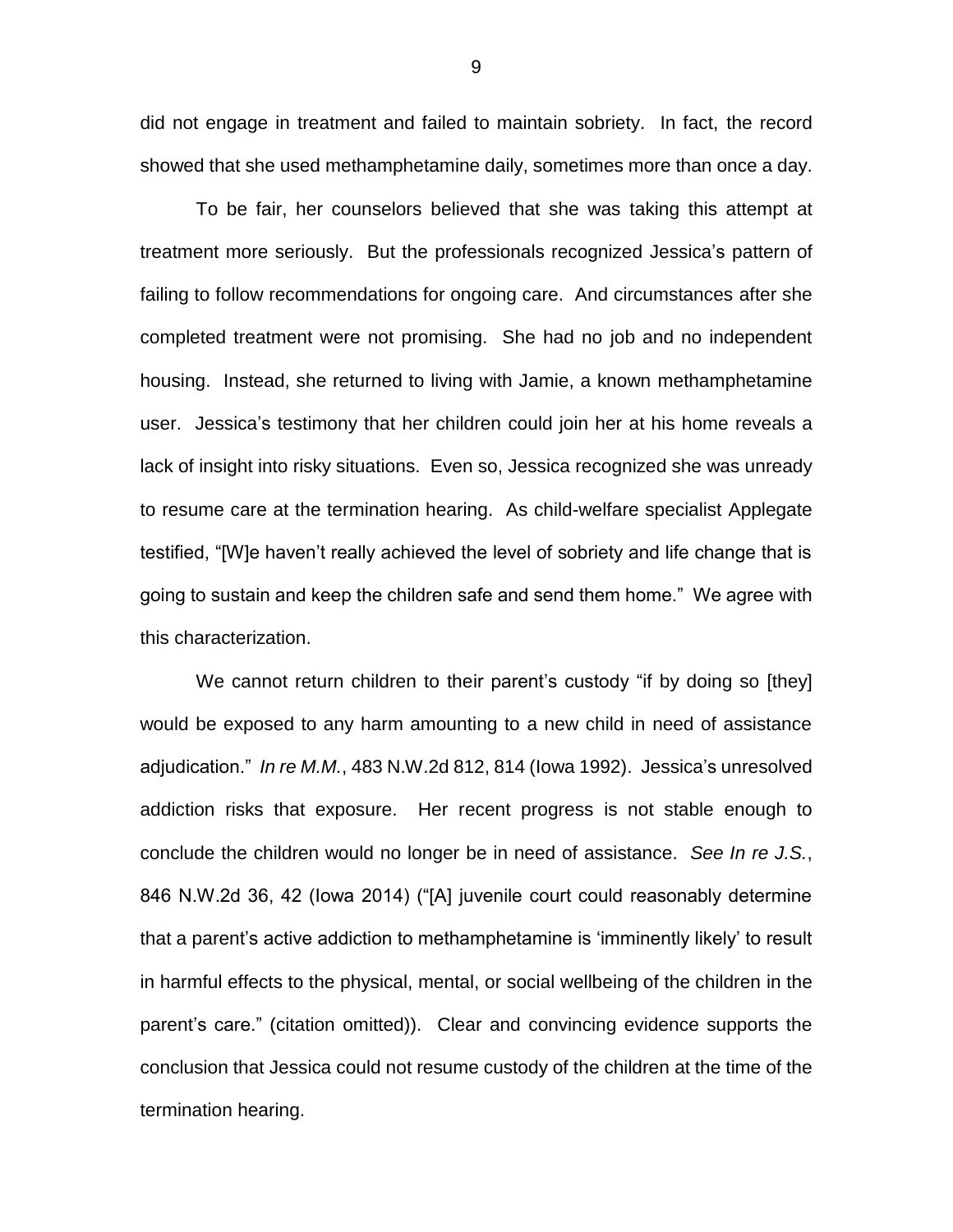### **B. Additional Time**

Next, Jessica asserts she made "significant strides" in the months before the termination hearing. So the juvenile court should have given her additional time "to build on her progress." The court may delay permanency for six months under Iowa Code section 232.104(2)(b), if the need for removal would no longer exist after that time. Iowa Code § 232.117(5); *In re A.A.G.*, 708 N.W.2d 85, 89 (Iowa Ct. App. 2005). The best predictor of Jessica's future performance is her past performance. *See In re A.B.*, 815 N.W.2d 764, 778 (Iowa 2012). And her past performance is troubling. Jessica's history of instability weighs against granting an extension, and we are unable to enumerate factors, conditions or behavioral changes that will alleviate the need for removal after six months. We decline the mother's request for an extension.

#### **C. Best Interests**

 $\overline{a}$ 

Finally, Jessica contends it was not in the children's best interests to terminate her parental rights.<sup>9</sup> She argues, "Permanently extinguishing the relationship a mother has with her children after significant progress has been made based on lingering concerns was not in the children's long-term best interests." To call her progress "significant" may be premature. To cast the concerns as "lingering" minimizes her substance-abuse history.

The record reveals ongoing, serious doubts about Jessica's ability to maintain her sobriety—from her choice of paramour to her living situation and poor

 $9$  Jessica's petition on appeal cites Iowa Code section 232.116(1)–(3) but presents argument only on the children's "best interests." Subsection (2) deals with "best interests," so we use that statutory language to guide this analysis.